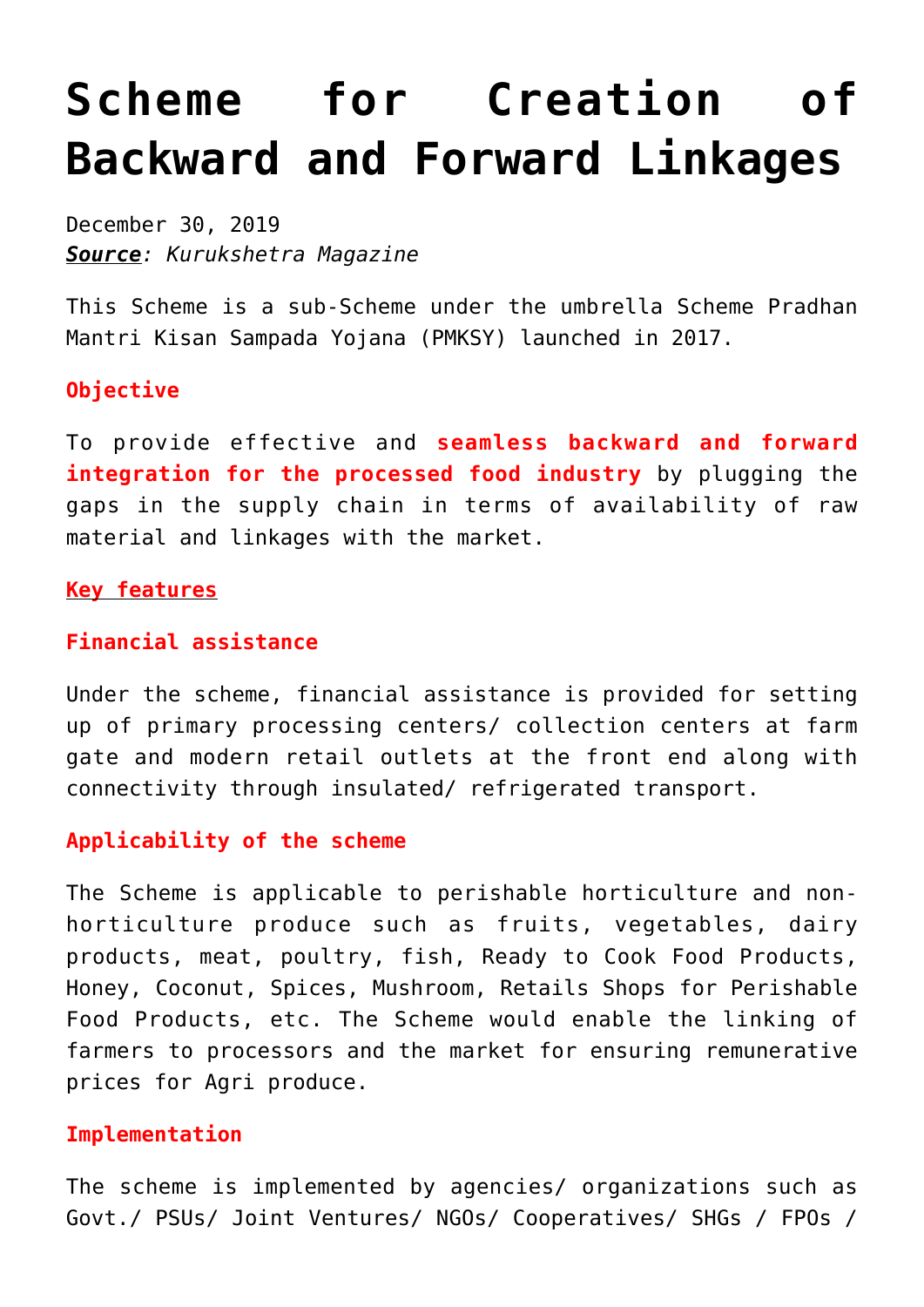Private Sector / individuals etc.

# **Technical Agencies(TAs)**

The Ministry has engaged Technical Agencies(TAs) for assisting farmer/ producer groups including Farmer Producer Companies, Farmer Producer Organization, Self Help Groups to facilitate their participation under the Scheme. The TAs are responsible for the preparation of the Business Plan, Detail Project Report, Capacity Building, Trainee and other related support services.

# **Project components**

# **Backward Linkage:**

- Integrated Pack-house(s) (with mechanized sorting & grading line/ packing line/ waxing line/ staging cold rooms/cold storage, etc.)
- Milk Chilling Centre(s) /Bulk Milk Cooler(s)
- Pre Cooling Unit(s)/ Chillers
- Reefer boats
- Machinery & equipment for minimal processing and/or value addition such as cutting, dicing, slicing, pickling, drying, pulping, canning, waxing, etc.
- Machinery & equipment for packing/ packaging.

# **Forward Linkage:**

- Retail chain of outlets including facilities such as frozen storage/ deep freezers/ refrigerated display cabinets/cold room/ chillers/ packing/ packaging, etc.
- Distribution center associated with the retail chain of outlets with facilities like cold room/ cold storage/ ripening chamber.

## **Transport**

Refrigerated/ Insulated transport / Reefer Vans in conjunction with backward and forward linkages.